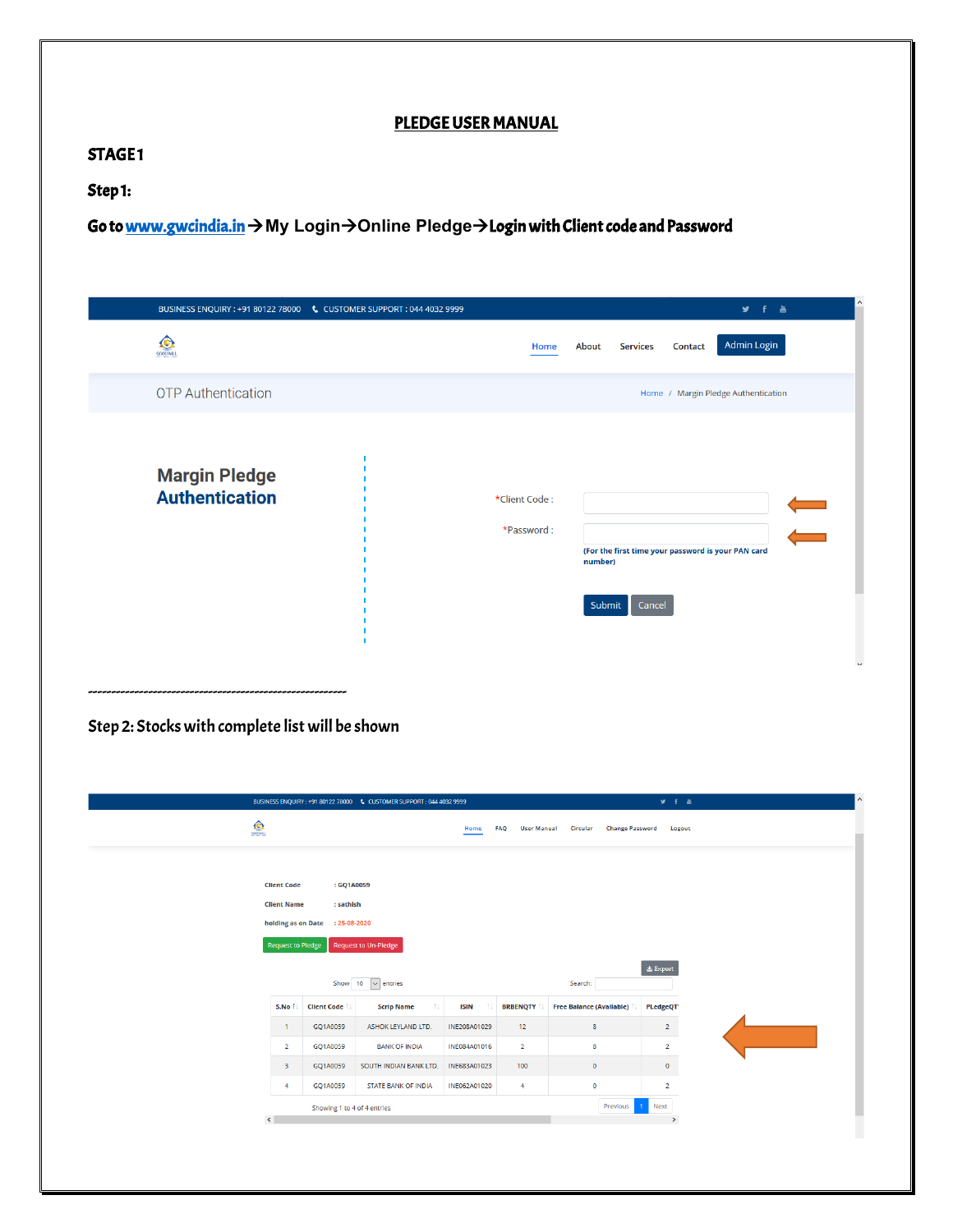Step 3: Once Pledge request is clicked. You will get list of stocks which u can pledge.

|                                                                      |                                                                                                 | BUSINESS ENQUIRY: +91 80122 78000    6    CUSTOMER SUPPORT: 044 4032 9999 |                                    |                                         |                    |                                 |                               | M. F. & |
|----------------------------------------------------------------------|-------------------------------------------------------------------------------------------------|---------------------------------------------------------------------------|------------------------------------|-----------------------------------------|--------------------|---------------------------------|-------------------------------|---------|
| $\bigcirc$                                                           |                                                                                                 |                                                                           | Home                               | <b>FAO</b>                              | <b>User Manual</b> | Circular                        | <b>Change Password</b> Logout |         |
| Request to Pledge                                                    | Home / Request to Pledge                                                                        |                                                                           |                                    |                                         |                    |                                 |                               |         |
| <b>Client Code</b><br><b>Client Name</b><br>S.No 1<br>$\blacksquare$ | : GQ1A0059<br>: sathish<br>holding as on Date : 25-08-2020<br><b>Client</b><br>Code<br>GQ1A0059 | Show 10 $\vee$ entries<br><b>Scrip Name</b><br><b>ASHOK LEYLAND</b>       | <b>ISIN</b><br>-11<br>INE208A01029 | <b>Free Balance</b><br>(Available)<br>8 |                    | Search:<br><b>Pledge</b><br>Yes | <b>Pledge Qty</b><br>-ti      |         |
| $\overline{2}$                                                       | GQ1A0059                                                                                        | LTD.<br><b>BANK OF INDIA</b>                                              | INE084A01016                       | 8                                       |                    | Yes                             |                               |         |
|                                                                      |                                                                                                 |                                                                           |                                    |                                         |                    |                                 |                               |         |
| $\overline{\mathbf{3}}$                                              | GQ1A0059                                                                                        | SOUTH INDIAN<br><b>BANK LTD.</b>                                          | INE683A01023                       | $\circ$                                 |                    | Yes                             |                               |         |
| $\overline{4}$                                                       | GQ1A0059                                                                                        | <b>STATE BANK OF</b><br><b>INDIA</b>                                      | INE062A01020                       | $\bullet$                               |                    | Yes                             |                               |         |
|                                                                      | 1 Next<br>Previous                                                                              |                                                                           |                                    |                                         |                    |                                 |                               |         |

Step 4: Enter the quantity you wish to pledge and press add pledge

|                | BUSINESS ENQUIRY: +91 80122 78000  C CUSTOMER SUPPORT: 044 4032 9999 |                                         |                                        |                                           |                 | $\mathbf{y}=\mathbf{f}-\mathbf{a}$ |  |
|----------------|----------------------------------------------------------------------|-----------------------------------------|----------------------------------------|-------------------------------------------|-----------------|------------------------------------|--|
| $\circledcirc$ |                                                                      |                                         | Home                                   | <b>FAQ</b><br><b>User Manual</b>          | <b>Circular</b> | <b>Change Password</b> Logout      |  |
|                | Request to Pledge                                                    |                                         |                                        |                                           |                 | Home / Request to Pledge           |  |
|                |                                                                      |                                         |                                        |                                           |                 |                                    |  |
|                |                                                                      |                                         |                                        |                                           |                 |                                    |  |
|                | <b>Client Code</b><br>: GQ1A0059<br><b>Client Name</b><br>: sathish  |                                         |                                        |                                           |                 |                                    |  |
|                | holding as on Date : 25-08-2020                                      |                                         |                                        |                                           |                 |                                    |  |
|                |                                                                      | Show $10 - 6$ entries                   |                                        |                                           | Search:         |                                    |  |
|                | <b>Client</b><br>S.No 1<br>Code<br>11                                | <b>Scrip Name</b>                       | $^{\uparrow\downarrow}$<br><b>ISIN</b> | <b>Free Balance</b><br>(Available)<br>TJ. | Pledge          | <b>Pledge Qty</b><br>Ť.            |  |
|                | $\overline{1}$<br>GQ1A0059                                           | <b>ASHOK LEYLAND</b><br>LTD.            | INE208A01029                           | 8                                         | $\vee$ Yes      | $\overline{4}$                     |  |
|                | $\overline{2}$<br>GQ1A0059                                           | <b>BANK OF INDIA</b>                    | INE084A01016                           | 8                                         | $\vee$ Yes      | $\overline{2}$                     |  |
|                | $\overline{\mathbf{3}}$<br>GQ1A0059                                  | <b>SOUTH INDIAN</b><br><b>BANK LTD.</b> | INE683A01023                           | $\bullet$                                 | $\Box$ Yes      |                                    |  |
|                | $\overline{4}$<br>GQ1A0059                                           | <b>STATE BANK OF</b><br><b>INDIA</b>    | INE062A01020                           | $\bullet$                                 | Yes             |                                    |  |
|                | Showing 1 to 4 of 4 entries                                          |                                         |                                        |                                           |                 | Next<br>Previous<br>$\mathbf{1}$   |  |
|                |                                                                      |                                         | <b>Add Pledge</b>                      |                                           |                 |                                    |  |
|                |                                                                      |                                         |                                        |                                           |                 |                                    |  |
|                |                                                                      |                                         |                                        |                                           |                 |                                    |  |
|                |                                                                      |                                         |                                        |                                           |                 |                                    |  |
|                |                                                                      |                                         |                                        |                                           |                 |                                    |  |
|                |                                                                      |                                         |                                        |                                           |                 |                                    |  |
|                |                                                                      |                                         |                                        |                                           |                 |                                    |  |
|                |                                                                      |                                         |                                        |                                           |                 |                                    |  |
|                |                                                                      |                                         |                                        |                                           |                 |                                    |  |
|                |                                                                      |                                         |                                        |                                           |                 |                                    |  |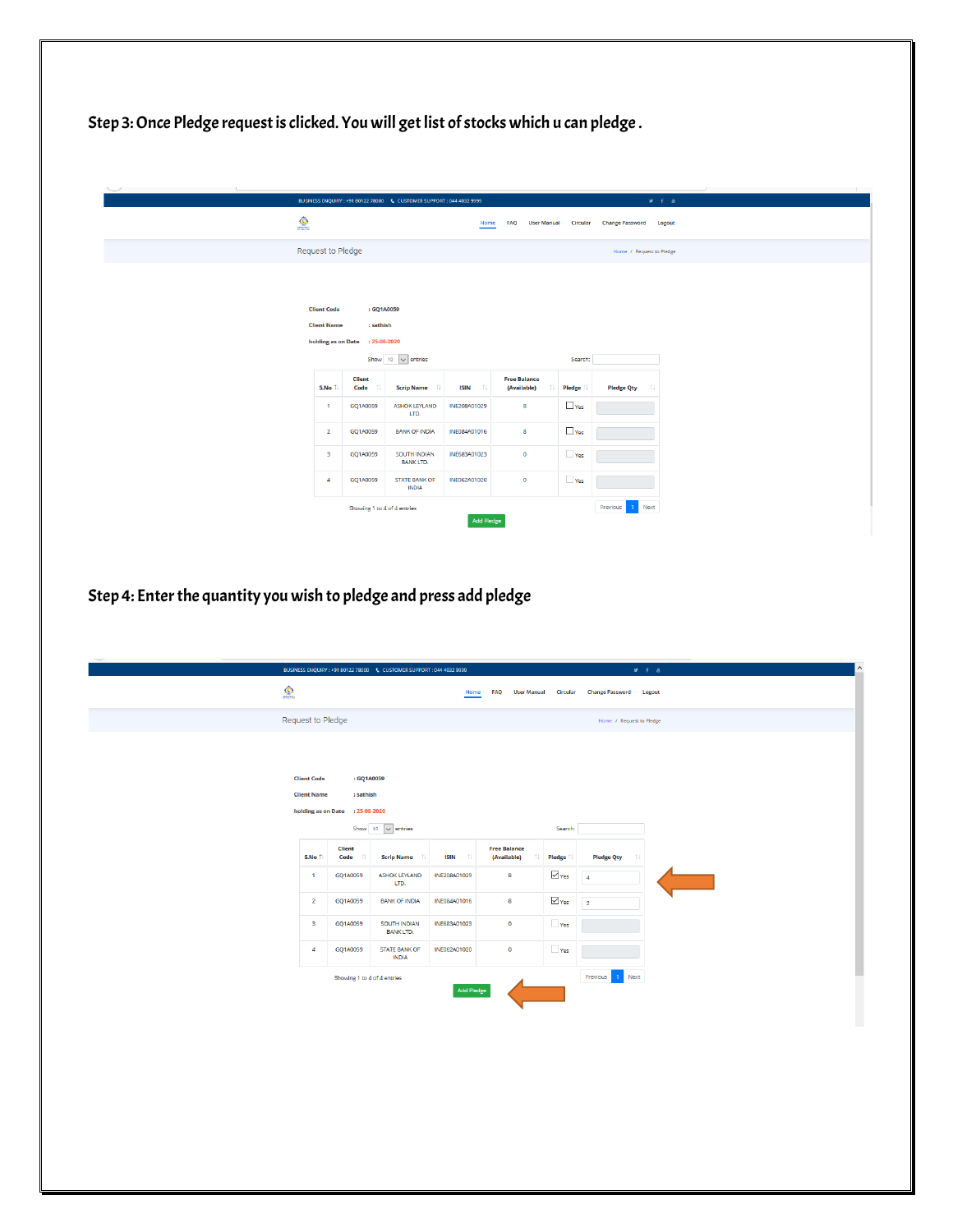Step 5 : Once Pledge been added the list of stocks which are selected for pledge will be shown. Further Generate OTP for providing the request ONLINE.

| $\bullet$                                                             |                    |                                 |                                          | Home                 |                                                    |                        | FAQ User Manual Circular Change Password Logout |
|-----------------------------------------------------------------------|--------------------|---------------------------------|------------------------------------------|----------------------|----------------------------------------------------|------------------------|-------------------------------------------------|
|                                                                       | <b>Client Code</b> | : GQ1A0059                      |                                          |                      |                                                    |                        |                                                 |
|                                                                       | <b>Client Name</b> | : sathish                       |                                          |                      |                                                    |                        |                                                 |
|                                                                       |                    | holding as on Date : 25-08-2020 |                                          |                      |                                                    |                        |                                                 |
|                                                                       |                    |                                 | Show 10 $\sqrt{\phantom{a}}$ entries     |                      |                                                    | Search:                |                                                 |
|                                                                       | S.No 1             | <b>Client</b><br>Code           | <b>Scrip Name</b>                        | <b>ISIN</b><br>-tl   | <b>Free Balance</b><br>(Available)<br>11           | <b>Pledge</b>          |                                                 |
|                                                                       | $\mathbf{1}$       | GQ1A0059                        | <b>ASHOK LEYLAND</b><br>LTD.             | INE208A01029         | $\overline{4}$                                     | $\Box$ Yes             |                                                 |
|                                                                       | $\overline{2}$     | GQ1A0059                        | <b>BANK OF INDIA</b>                     | INE084A01016         | 6                                                  | $\Box$ Yes             |                                                 |
|                                                                       | 3                  | GQ1A0059                        | SOUTH INDIAN<br><b>BANK LTD.</b>         | INE683A01023         | $\bullet$                                          | Yes                    |                                                 |
|                                                                       | $\Delta$           | GQ1A0059                        | <b>STATE BANK OF</b><br><b>INDIA</b>     | INE062A01020         | $\bullet$                                          | Yes                    |                                                 |
|                                                                       |                    | Showing 1 to 4 of 4 entries     |                                          |                      |                                                    |                        | Previous<br>Next                                |
|                                                                       |                    |                                 |                                          | <b>Add Pledge</b>    |                                                    |                        |                                                 |
|                                                                       | S.No               | <b>Client Code</b>              |                                          | <b>Scrip Name</b>    |                                                    | <b>ISIN</b>            | <b>Pledge Qty</b>                               |
|                                                                       | $\mathbf{1}$       | GQ1A0059                        |                                          | ASHOK LEYLAND LTD.   |                                                    | INE208A01029           | $\pmb{4}$                                       |
|                                                                       | $\overline{2}$     | GQ1A0059                        |                                          | <b>BANK OF INDIA</b> |                                                    | INE084A01016           | $\overline{2}$                                  |
|                                                                       |                    |                                 |                                          | Generate Otp         | Re Generate Otp                                    |                        |                                                 |
|                                                                       |                    |                                 |                                          |                      |                                                    |                        |                                                 |
|                                                                       |                    |                                 |                                          |                      |                                                    |                        |                                                 |
| $\bullet$                                                             | -1                 | GQ1A0059                        | ASHOK LEYLAND                            | Home<br>INE208A01029 | <b>FAQ</b><br><b>User Manual</b><br>$\overline{4}$ | Circular<br>$\Box$ Yes | <b>Change Password Logout</b>                   |
|                                                                       | $\overline{2}$     | GQ1A0059                        | LTD.<br><b>BANK OF INDIA</b>             | INE084A01016         | $\mathbf 6$                                        | $\Box$ Yes             |                                                 |
|                                                                       | $\mathbf{3}$       | GQ1A0059                        | SOUTH INDIAN                             | INE683A01023         | $\bullet$                                          | Yes                    |                                                 |
|                                                                       | $\overline{4}$     | GQ1A0059                        | <b>BANK LTD.</b><br><b>STATE BANK OF</b> | INE062A01020         | $\mathbf 0$                                        | Yes                    |                                                 |
|                                                                       |                    | Showing 1 to 4 of 4 entries     | <b>INDIA</b>                             |                      |                                                    |                        | Previous<br>$\mathbf{1}$<br>Next                |
| Step 6: OTP is entered to authenticate the pledge request to GOODWILL |                    |                                 |                                          | <b>Add Pledge</b>    |                                                    |                        |                                                 |
|                                                                       | S.No               | <b>Client Code</b>              |                                          | <b>Scrip Name</b>    |                                                    | <b>ISIN</b>            | <b>Pledge Qty</b>                               |
|                                                                       | $\mathbf{1}$       | GQ1A0059                        |                                          | ASHOK LEYLAND LTD.   |                                                    | INE208A01029           | $\overline{4}$                                  |
|                                                                       | $\overline{2}$     | GQ1A0059                        |                                          | <b>BANK OF INDIA</b> |                                                    | INE084A01016           | $\overline{2}$                                  |
|                                                                       |                    |                                 |                                          | Generate Otp         | Re Generate Otp                                    |                        |                                                 |

Copyright C 2020 All rights Reserved GOO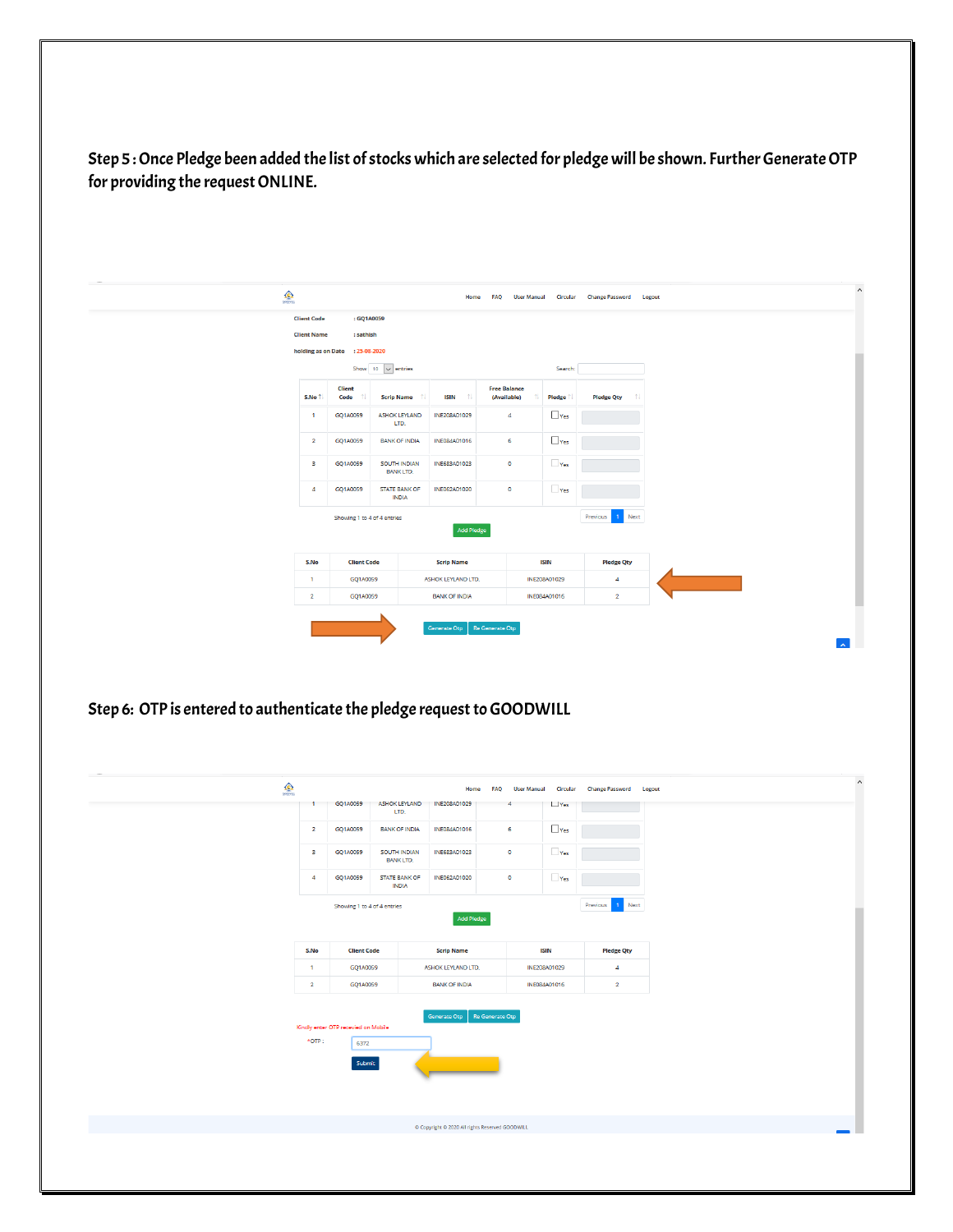Step 7: **Your Pledge request has been accepted. Kindly check your email for link to approve your request in CDSL Site [cdslindia.com](https://www.cdslindia.com/MarginPledge/OTP.aspx)**

|            |                | BUSINESS ENQUIRY: +91 80122 78000  C  CUSTOMER SUPPORT: 044 4032 9999 |                                                                                                                                                                                                                                                                                                                                                                                               |                                              |                        | $9 + 8$ |
|------------|----------------|-----------------------------------------------------------------------|-----------------------------------------------------------------------------------------------------------------------------------------------------------------------------------------------------------------------------------------------------------------------------------------------------------------------------------------------------------------------------------------------|----------------------------------------------|------------------------|---------|
| $\bigcirc$ |                |                                                                       | Home<br><b>FAQ</b>                                                                                                                                                                                                                                                                                                                                                                            | <b>User Manual</b><br>Circular               | <b>Change Password</b> | Logout  |
|            | <b>Success</b> |                                                                       |                                                                                                                                                                                                                                                                                                                                                                                               | Home / Success                               |                        |         |
|            |                | Show 10 $\vee$ entries                                                | √ Your Pledge request has been accepted. Kindly check your email for link to approve your request in CDSL Site<br>cdslindia.com<br>On successful Approval the stocks Will be pledged and Limit will be set on T+1 day and the stocks will be pledged in favour of Goodwill wealth<br>management margin pledge account (120842000602509).<br>Note: The user manual attached for your reference | Search:                                      |                        |         |
|            | S.No 1         | <b>Client Code</b><br>TI.                                             | <b>Scrip Name</b>                                                                                                                                                                                                                                                                                                                                                                             | 11<br><b>ISIN</b><br>$^{\uparrow\downarrow}$ | <b>Pledge Qty</b>      |         |
|            | -1             | GQ1A0059                                                              | ASHOK LEYLAND LTD.                                                                                                                                                                                                                                                                                                                                                                            | INE208A01029                                 | 4                      |         |
|            | $\overline{2}$ | GO1A0059                                                              | <b>BANK OF INDIA</b>                                                                                                                                                                                                                                                                                                                                                                          | INE084A01016                                 | $\overline{2}$         |         |
|            |                | Showing 1 to 2 of 2 entries                                           | ← Go Back Home                                                                                                                                                                                                                                                                                                                                                                                | Next<br>Previous                             |                        |         |

C Copyright C 2020 All rights Reserved GOODWILL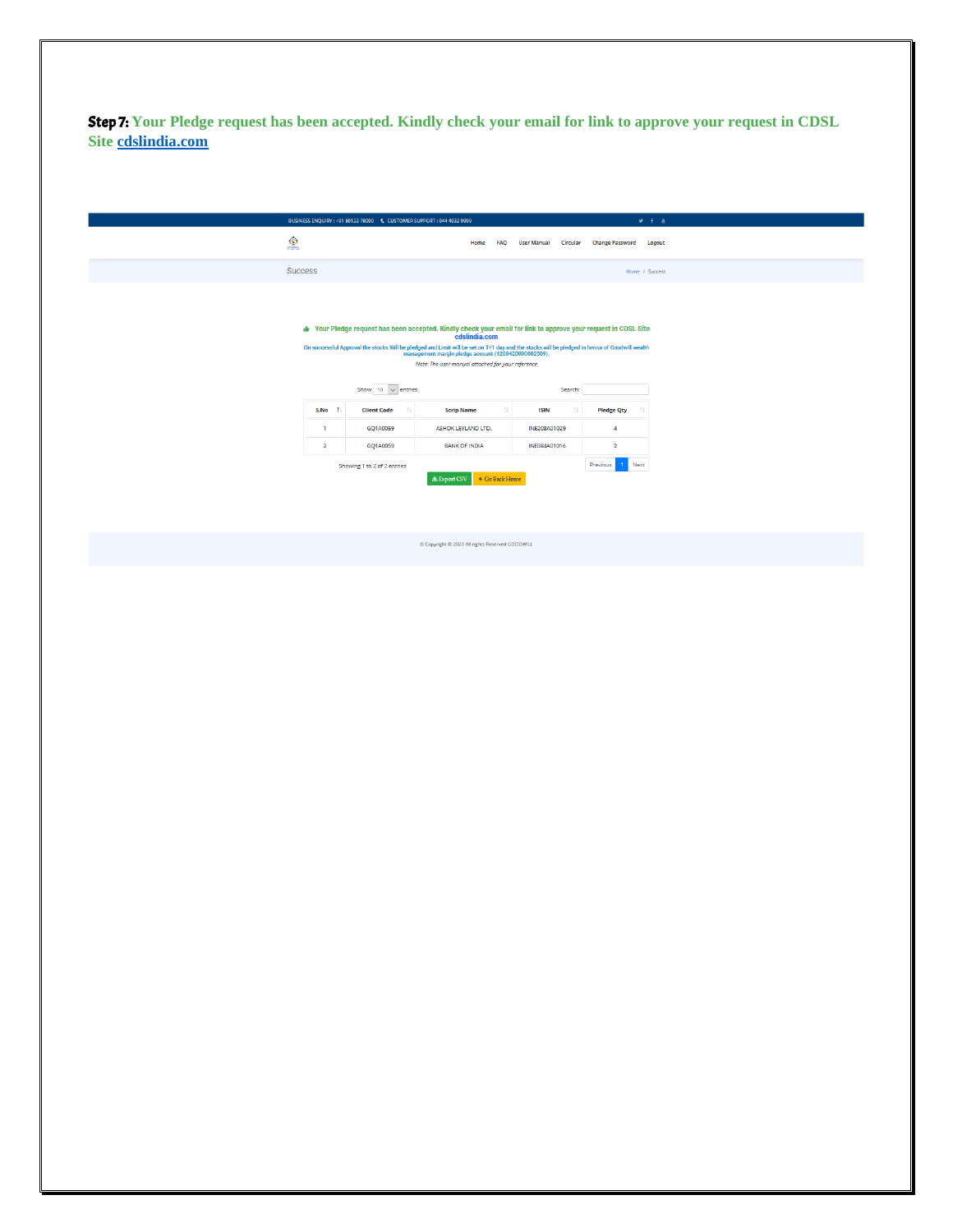#### PLEDGE APPROVAL MANUAL IN CDSL SITE

#### STAGE 2

### Step1:

Client Enter to CDSL Website to do Authentication as per the screenshot below

### Enters pan number and submit

| <b>Executive Central Depository Services (III X</b> | $\ddot{}$                                     |                                                                                                                         |                 |       | σ                                  |         |
|-----------------------------------------------------|-----------------------------------------------|-------------------------------------------------------------------------------------------------------------------------|-----------------|-------|------------------------------------|---------|
| G<br>$\rightarrow$<br>⇧<br>$\leftarrow$             | $\boldsymbol{\mathbb{O}}$                     | https://www.cdslindia.com/MarginPledge/OTP.aspx                                                                         |                 | … ◎ ☆ | $\mathbb{I}$ 1 $\mathbb{O}$ 0<br>坐 | Ξ       |
| <b>CDSL</b>                                         |                                               | ABOUT CDSL INVESTOR RELATIONS DEPOSITORY PARTICIPANTS INVESTORS ISSUER COMPANIES RTA CLEARING MEMBER PUBLICATIONS       |                 |       |                                    | $\land$ |
|                                                     | <b>OTP Authentication</b>                     |                                                                                                                         |                 |       |                                    |         |
|                                                     | <b>Margin Pledge</b><br><b>Authentication</b> | *PAN Card No:<br><b>OR</b><br>*Demat Account No:<br>(Incase of PAN-Exempted BO or if you don't<br>remember your PAN No) | APBPP9976J      |       |                                    |         |
|                                                     |                                               |                                                                                                                         | Submit<br>Clear |       |                                    |         |
| $\circledcirc$                                      |                                               |                                                                                                                         |                 |       |                                    |         |

### Step 2:

List of stocks shown as per the request made by the client , Select the stocks and generate OTP

| G<br>⋒ |             | <b>V</b> f https://www.cdslindia.com/MarginPledge/OTP.aspx |                                                                                                                   |                     |                       | 日 … ▽ ☆ |       | 业                                     | $\mathbb{R}$ 0 $\Theta$ |
|--------|-------------|------------------------------------------------------------|-------------------------------------------------------------------------------------------------------------------|---------------------|-----------------------|---------|-------|---------------------------------------|-------------------------|
|        | <b>IDCI</b> |                                                            | ABOUT CDSL INVESTOR RELATIONS DEPOSITORY PARTICIPANTS INVESTORS ISSUER COMPANIES RTA CLEARING MEMBER PUBLICATIONS |                     |                       |         |       |                                       |                         |
|        |             | *Demat Account No:<br>remember your PAN No)                | (Incase of PAN-Exempted BO or if you don't                                                                        |                     |                       |         |       |                                       |                         |
|        |             |                                                            |                                                                                                                   | Submit              | Clear                 |         |       |                                       |                         |
|        |             | <b>PSN No</b><br>п                                         | Pledgor Bold                                                                                                      | Pledgee Bold        | <b>ISIN No</b>        |         |       | <b>ISIN Name Quantity Pledge Type</b> |                         |
|        |             | $\Box$<br>5225213                                          | 1208420000016271                                                                                                  | 1208420000602509    | INE062A01020          | SBI-EQ  | 1.000 | Margin Pledge                         |                         |
|        |             |                                                            |                                                                                                                   | <b>Generate OTP</b> | <b>Regenarate OTP</b> |         |       |                                       |                         |
|        |             |                                                            | *Kindly enter OTP received on Mobile and Email                                                                    |                     |                       |         |       |                                       |                         |
|        |             | *OTP:                                                      | Submit                                                                                                            |                     |                       |         |       |                                       |                         |
|        |             | Important Information:                                     |                                                                                                                   |                     |                       |         |       |                                       |                         |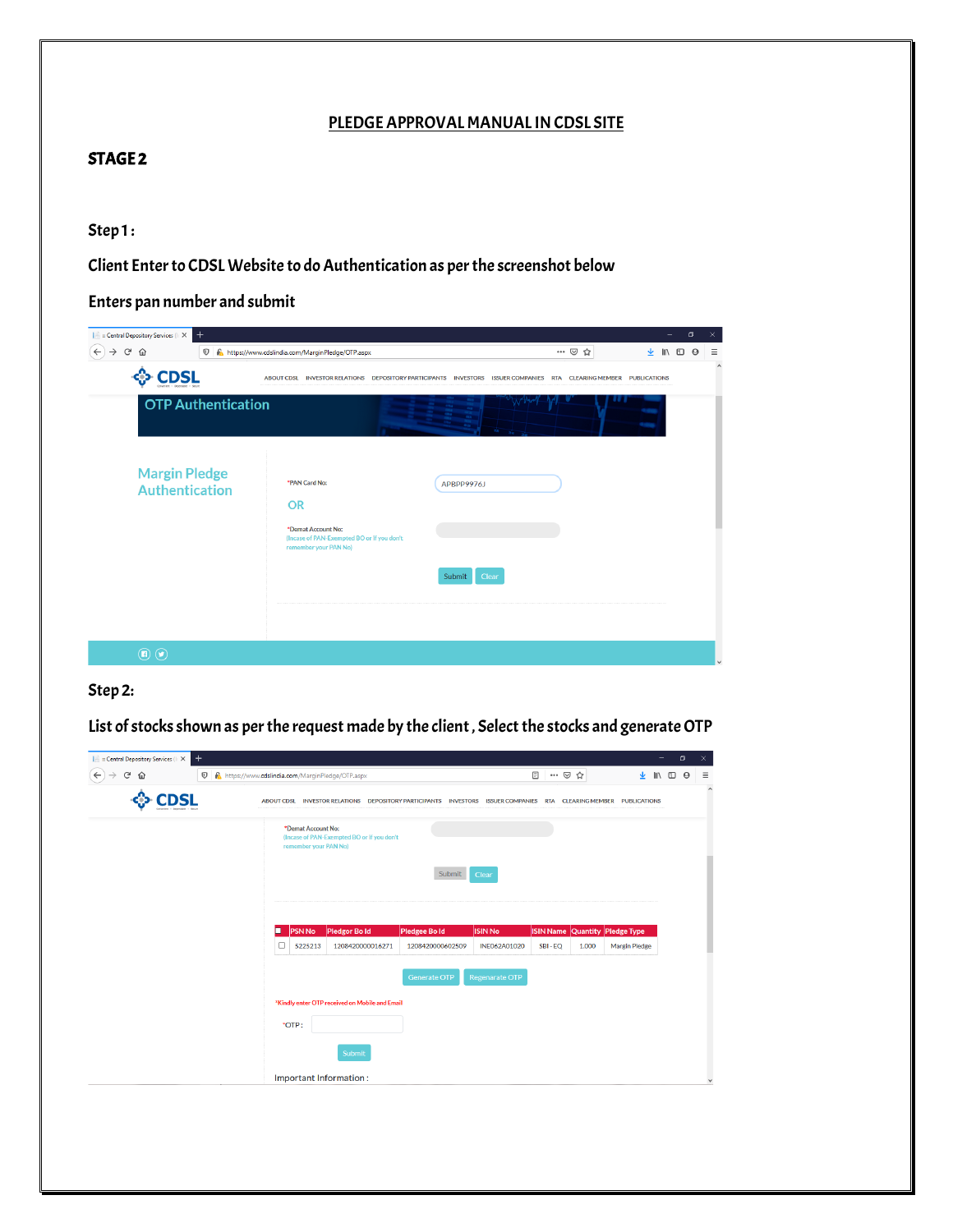## Step 3:

| <b>In a Central Depository Services (In X</b> |     | $\blacksquare$ (25,180 unread) - prabha_axn $\mathbb{R} \times   +$                                                                         |                    | σ                                               |   |
|-----------------------------------------------|-----|---------------------------------------------------------------------------------------------------------------------------------------------|--------------------|-------------------------------------------------|---|
| G<br>⇧                                        |     | <b>V A</b> https://www.cdslindia.com/MarginPledge/OTP.aspx                                                                                  | E<br>… ⊙ ☆         | $\mathbb{I}$ $\mathbb{I}$ $\mathbb{O}$ $\Theta$ | Ξ |
|                                               |     | ABOUT CDSL INVESTOR RELATIONS DEPOSITORY PARTICIPANTS INVESTORS ISSUER COMPANIES RTA CLEARING MEMBER PUBLICATIONS                           |                    |                                                 |   |
|                                               |     | <b>ITICASE OF PAIN'EXEMPTED DO OF IT YOU GOT!</b><br>remember your PAN No)                                                                  |                    |                                                 |   |
|                                               |     | Submit                                                                                                                                      |                    |                                                 |   |
|                                               | CC. | 1. For Margin Pledge transactions, I am aware and hereby give my consent for re-pledging of securities by the TM to CM and further by CM to |                    |                                                 |   |
|                                               |     | 2. Re-Pledge of securities is not allowed for Margin Funding Pledge transactions.                                                           |                    |                                                 |   |
|                                               |     | If AGREE Click 'OK'                                                                                                                         | tity Pledge Type   |                                                 |   |
|                                               |     |                                                                                                                                             | DO<br>OK<br>Cancel | Margin Pledge                                   |   |
|                                               |     | New OTP sent to your Mobile Number and Email-ID.                                                                                            |                    |                                                 |   |
|                                               |     | Generate OTP                                                                                                                                | Regenarate OTP     |                                                 |   |
|                                               |     | *Kindly enter OTP received on Mobile and Email                                                                                              |                    |                                                 |   |
|                                               |     | *OTP:<br>9634                                                                                                                               |                    |                                                 |   |
|                                               |     | Submit                                                                                                                                      |                    |                                                 |   |
|                                               |     | Important Information:                                                                                                                      |                    |                                                 |   |

## Step 4:

| . : Central Depository Services (I: X         | $\Box$ (25,180 unread) - prabha_axn $\odot \times$ | $^{+}$                                                                    |                                                    |                                                                                                                   |                    | $\Box$<br>×                                                          |
|-----------------------------------------------|----------------------------------------------------|---------------------------------------------------------------------------|----------------------------------------------------|-------------------------------------------------------------------------------------------------------------------|--------------------|----------------------------------------------------------------------|
| $\times$ $\omega$<br>$\leftarrow$             | $\boldsymbol{\mathbb{O}}$                          | https://www.cdslindia.com/MarginPledge/OTP.aspx                           |                                                    |                                                                                                                   | … ◎ ☆              | $\mathbb{I}$ $\mathbb{I}$ $\mathbb{I}$ $\mathbb{I}$<br>$\theta$<br>Ξ |
|                                               |                                                    | Home Newsletters Communiques Contact Us Stamp Duty                        |                                                    | Click Here For Old Website                                                                                        | <b>Quick Links</b> | <b>A</b> Login                                                       |
|                                               |                                                    |                                                                           | <b>Central Depository Services (India) Limited</b> | ABOUT CDSL INVESTOR RELATIONS DEPOSITORY PARTICIPANTS INVESTORS ISSUER COMPANIES RTA CLEARING MEMBER PUBLICATIONS |                    |                                                                      |
| Home » Margin Pledge Authentication           |                                                    |                                                                           | Selected Transaction Verified Successfully         |                                                                                                                   |                    | ₿                                                                    |
| <b>OTP Authentication</b>                     |                                                    |                                                                           |                                                    | OK                                                                                                                |                    |                                                                      |
| <b>Margin Pledge</b><br><b>Authentication</b> |                                                    | *PAN Card No:<br><b>OR</b><br>*Demat Account No:<br>remember your PAN No) | (Incase of PAN-Exempted BO or if you don't         | APBPP9976J                                                                                                        |                    |                                                                      |
| <b>COLLAR</b><br><b>COLLECTION</b>            |                                                    |                                                                           |                                                    | Submit<br>Clear                                                                                                   |                    |                                                                      |

## Step 5

An Pledged details will be sent to clients Registered Email id from CDSL..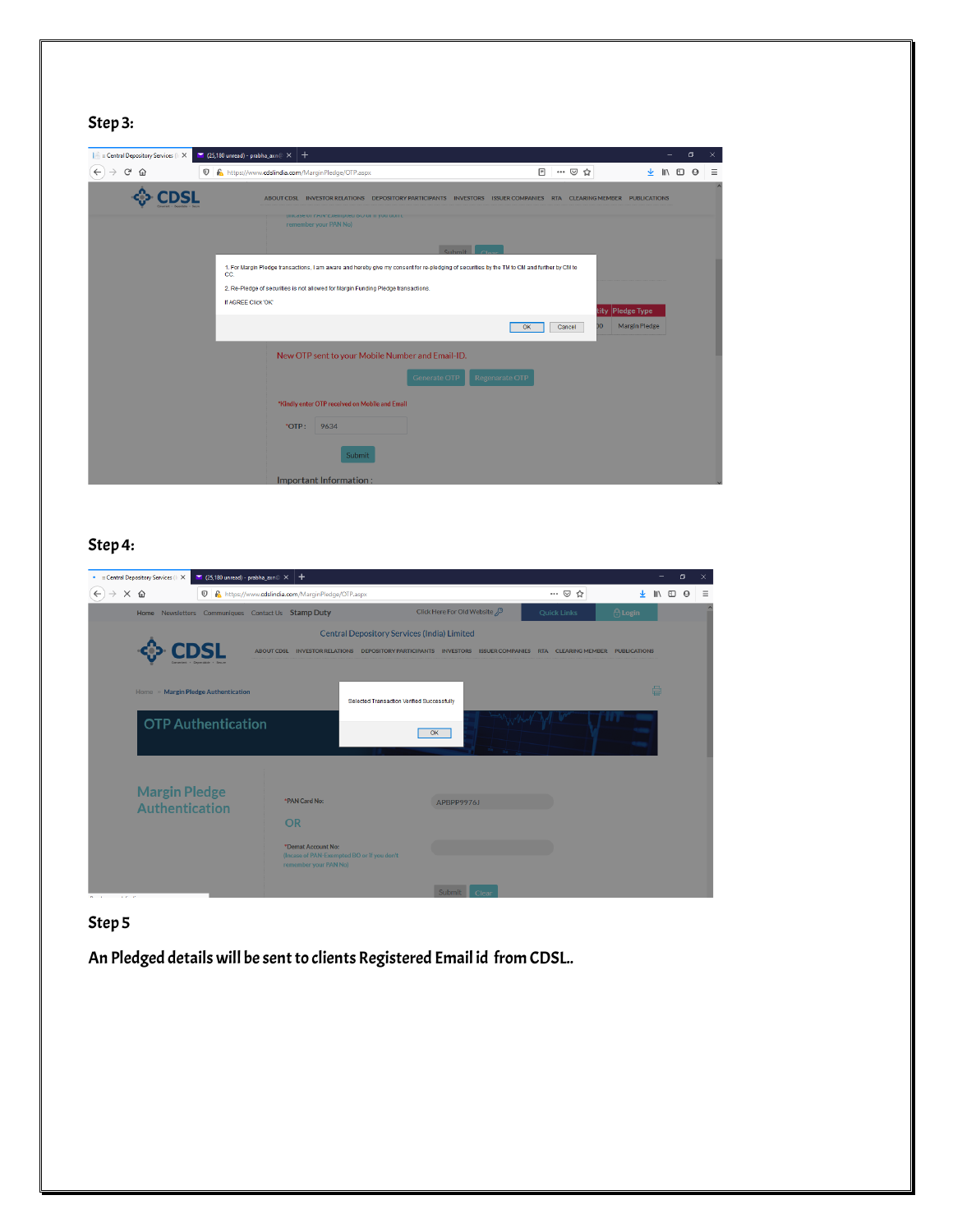### PLEDGE USER MANUAL

# Step 1: Click on unpledged button

|            |                                          |                                 | BUSINESS ENQUIRY: +91 80122 78000  C CUSTOMER SUPPORT: 044 4032 9999 |                     |                                  |                          |                                 | <b>Mit a</b>     |
|------------|------------------------------------------|---------------------------------|----------------------------------------------------------------------|---------------------|----------------------------------|--------------------------|---------------------------------|------------------|
| $\bigcirc$ |                                          |                                 |                                                                      | Home                | <b>FAQ</b><br><b>User Manual</b> |                          | <b>Circular Change Password</b> | Logout           |
|            | Dashboard                                |                                 |                                                                      |                     |                                  |                          |                                 | Home / Dashboard |
|            |                                          |                                 |                                                                      |                     |                                  |                          |                                 |                  |
|            |                                          |                                 |                                                                      |                     |                                  |                          |                                 |                  |
|            | <b>Client Code</b><br><b>Client Name</b> | : sathish                       | : GQ1A0059                                                           |                     |                                  |                          |                                 |                  |
|            |                                          | holding as on Date : 25-08-2020 |                                                                      |                     |                                  |                          |                                 |                  |
|            | Request to Pledge                        |                                 | Request to Un-Pledge                                                 |                     |                                  |                          |                                 |                  |
|            |                                          |                                 |                                                                      |                     |                                  |                          |                                 | $\Delta$ Export  |
|            |                                          |                                 | Show 10 $\sqrt{\ }$ entries                                          |                     |                                  | Search:                  |                                 |                  |
|            |                                          | S.No <sup>1</sup> . Client Code | 11<br><b>Scrip Name</b>                                              | <b>ISIN</b><br>- 11 | <b>BRBENQTY</b>                  | Free Balance (Available) |                                 | <b>PLedgeQT</b>  |
|            | $\mathbf{1}$                             | GQ1A0059                        | ASHOK LEYLAND LTD.                                                   | INE208A01029        | 12                               | $\overline{4}$           |                                 | $\overline{2}$   |
|            | $\overline{2}$                           | GQ1A0059                        | <b>BANK OF INDIA</b>                                                 | INE084A01016        | $\overline{2}$                   | 6                        |                                 | $\overline{2}$   |
|            | $\overline{\mathbf{3}}$                  | GQ1A0059                        | SOUTH INDIAN BANK LTD.                                               | INE683A01023        | 100                              | $\bullet$                |                                 | $\bullet$        |
|            | $\overline{a}$                           | GQ1A0059                        | <b>STATE BANK OF INDIA</b>                                           | INE062A01020        | $\overline{4}$                   | $\bullet$                |                                 | $\overline{2}$   |
|            |                                          |                                 | Showing 1 to 4 of 4 entries                                          |                     |                                  |                          | Previous                        | 1 Next<br>$\,$   |
|            | $\leq$                                   |                                 |                                                                      |                     |                                  |                          |                                 |                  |

Step 2: The stocks available for unpledged will be displayed and client can enter his request

|                                          | BUSINESS ENQUIRY: +91 80122 78000  C CUSTOMER SUPPORT: 044 4032 9999 |                                        |                                 |                             | $x + a$                       |
|------------------------------------------|----------------------------------------------------------------------|----------------------------------------|---------------------------------|-----------------------------|-------------------------------|
| $\frac{\textcircled{}}{\textcircled{}}$  |                                                                      |                                        | Home<br><b>FAQ</b>              | <b>User Manual Circular</b> | <b>Change Password Logout</b> |
| Request to Pledge                        |                                                                      |                                        |                                 |                             | Home / Request to Pledge      |
| <b>Client Code</b><br><b>Client Name</b> | : GQ1A0059<br>: sathish<br>holding as on Date : 25-08-2020           |                                        |                                 |                             |                               |
|                                          | Show 10 $\sqrt{\phantom{a}}$ entries                                 |                                        |                                 | Search:                     |                               |
| S.No 1                                   | <b>Client</b><br>Code<br><b>Scrip Name</b>                           | <b>ISIN</b><br>$^{\uparrow\downarrow}$ | Un-<br><b>Pledge(Available)</b> | Un-<br><b>Pledge</b>        | <b>Un-Pledge Qty</b>          |
| $\overline{1}$                           | GQ1A0059<br><b>ASHOK LEYLAND</b><br>LTD.                             | INE208A01029                           | $\overline{2}$                  | $\Box$ Yes                  |                               |
| $\overline{2}$                           | <b>BANK OF INDIA</b><br>GQ1A0059                                     | INE084A01016                           | $\overline{2}$                  | $\Box$ Yes                  |                               |
| $\overline{\mathbf{3}}$                  | GQ1A0059<br><b>SOUTH INDIAN</b><br><b>BANK LTD.</b>                  | INE683A01023                           | $\circ$                         | $\Box$ Yes                  |                               |
| $\overline{4}$                           | <b>STATE BANK OF</b><br>GQ1A0059<br><b>INDIA</b>                     | INE062A01020                           | $\overline{2}$                  | $\Box$ Yes                  |                               |
|                                          | Showing 1 to 4 of 4 entries                                          | Add un-Pledge                          |                                 |                             | Previous<br>1 Next            |
|                                          |                                                                      |                                        |                                 |                             |                               |
|                                          |                                                                      |                                        |                                 |                             |                               |
|                                          |                                                                      |                                        |                                 |                             |                               |
|                                          |                                                                      |                                        |                                 |                             |                               |
|                                          |                                                                      |                                        |                                 |                             |                               |
|                                          |                                                                      |                                        |                                 |                             |                               |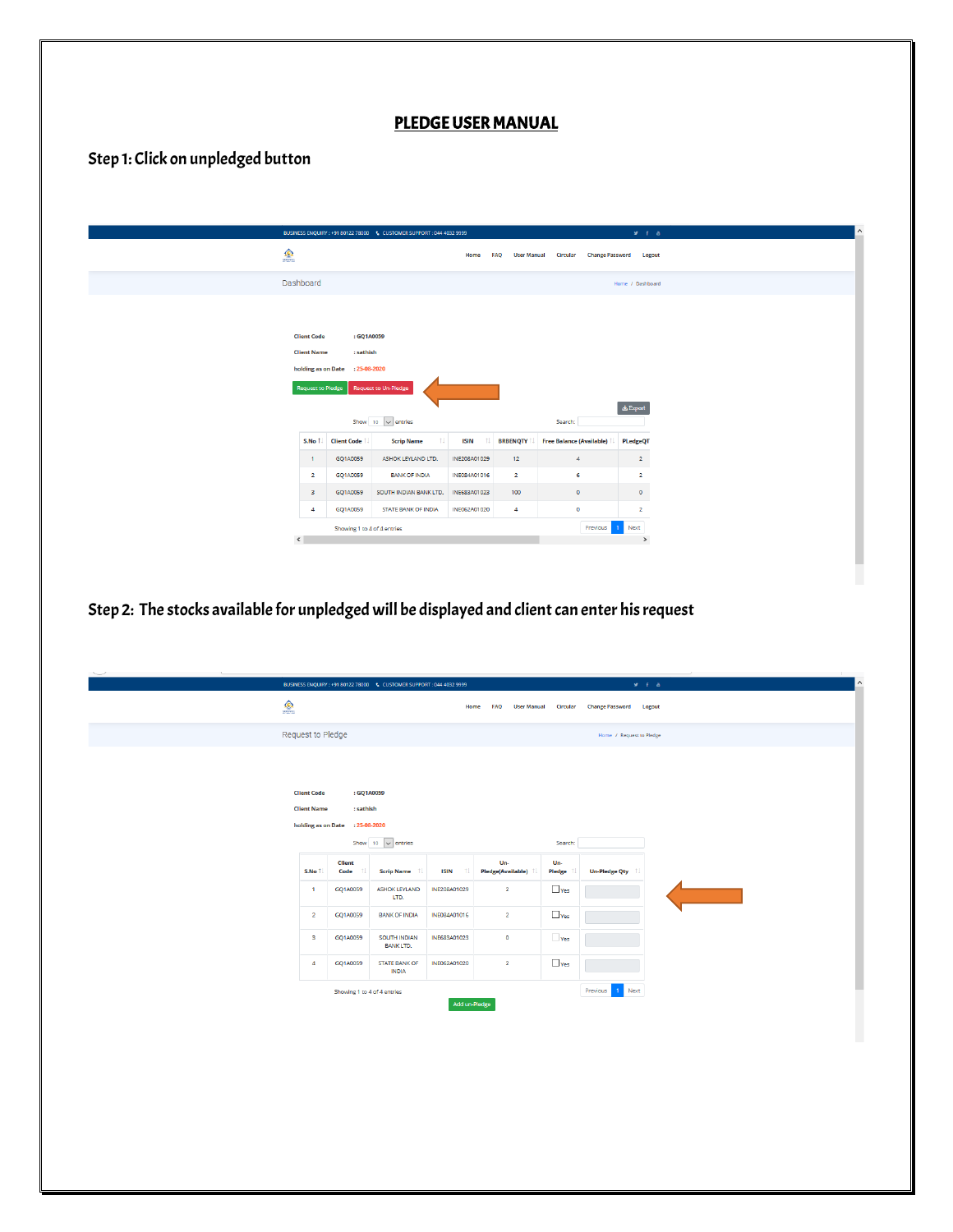Step 3 : Once Add pledge button is clicked . the selected stocks will be displayed below. And Generate OTP to Approve the request.